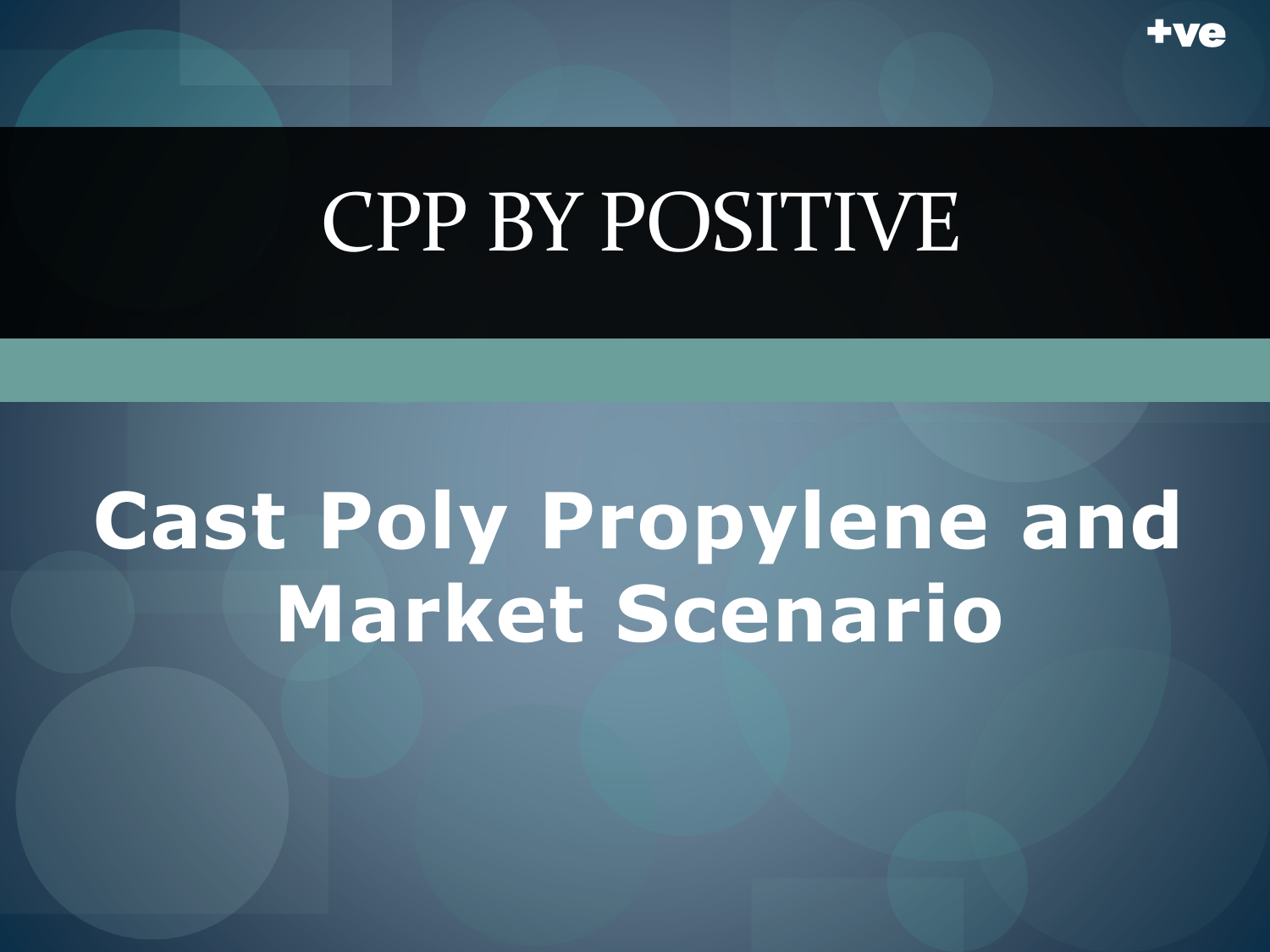

## CPP: PP.PA.EVOH.PA.PP

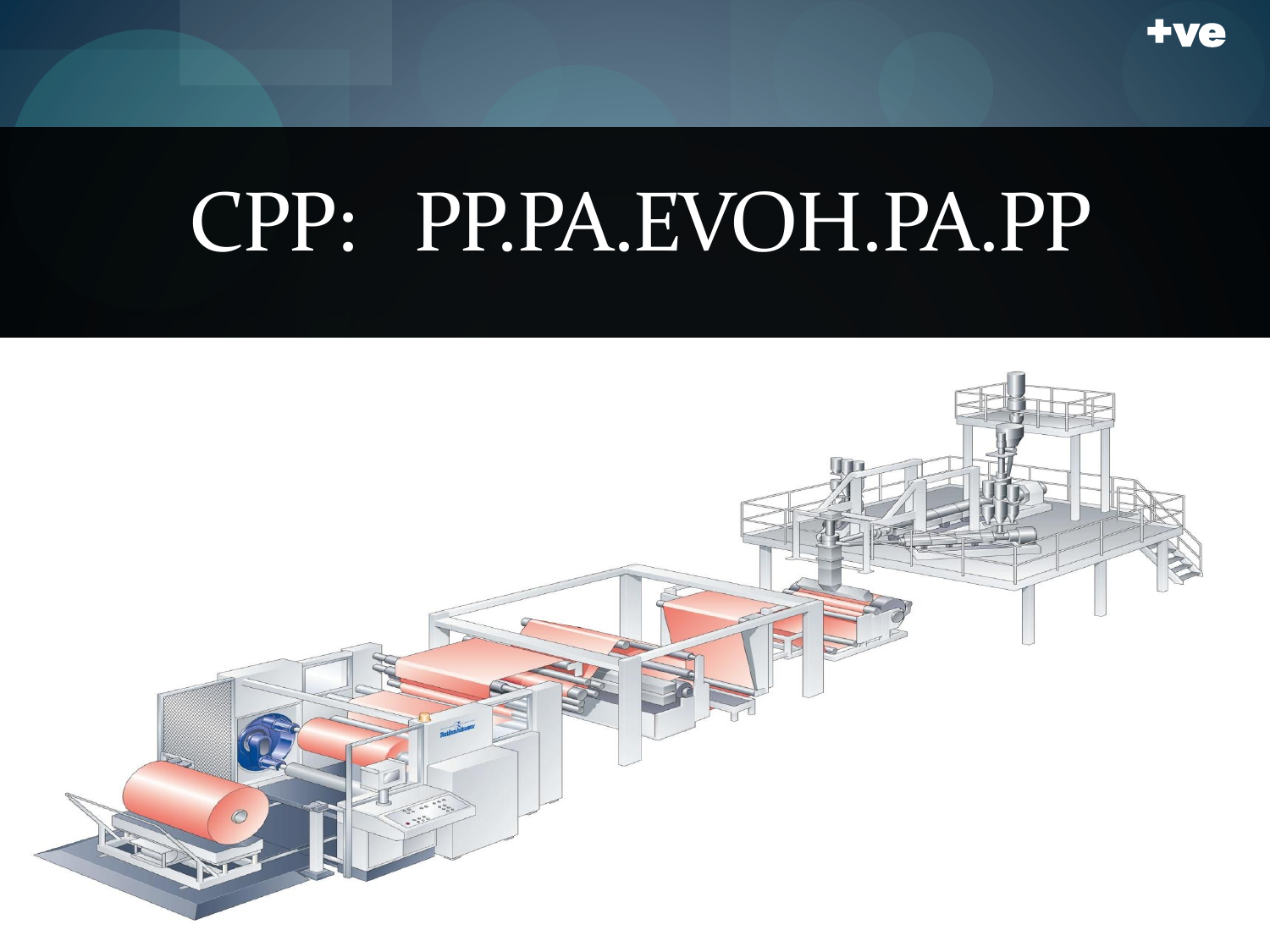

#### CPP: SPECIFICATIONS

18 to 80 Micron thick Film A B C B A Structure :: Five layers. 4900 MM wide film Roll Diameter 1000 mm 5-250 MPM speed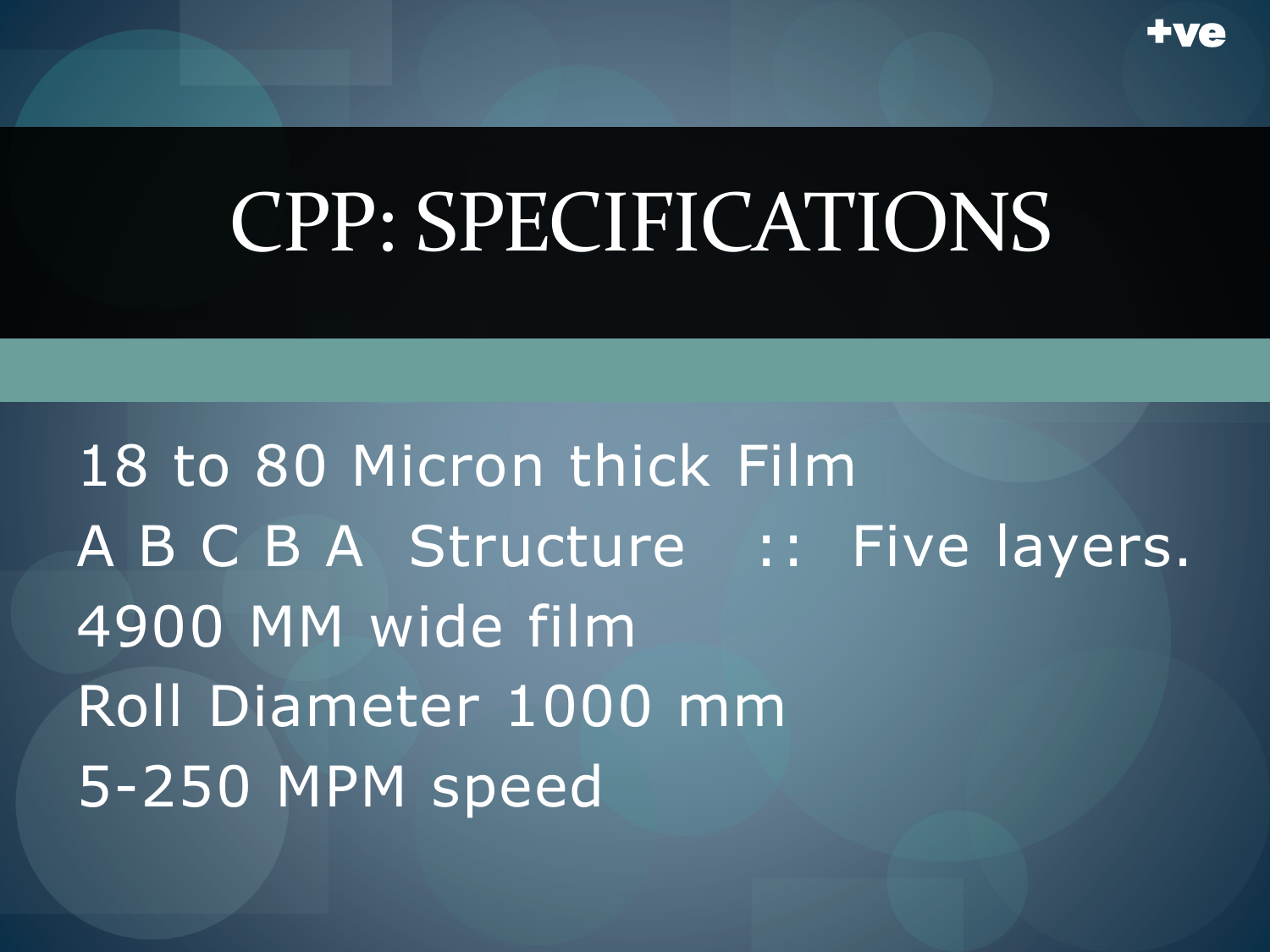

**Auto Re-cycling of Online Generated waste And Static elimination** through Bars provided for.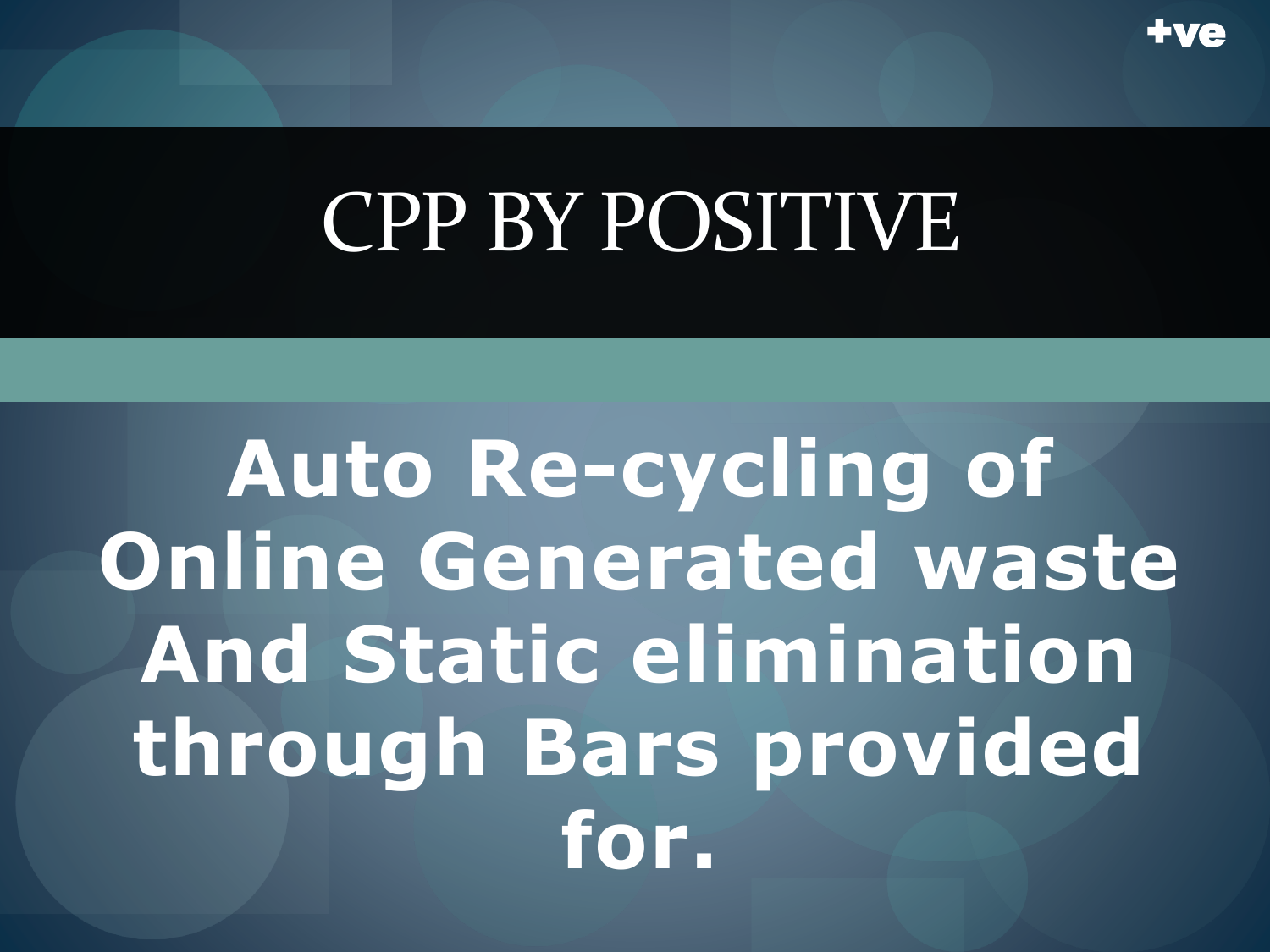

## CPP APPLICATIONS

#### **Applications**

•

– Snack food packaging – Candies packaging – General food packaging

------------------------------------------------------------------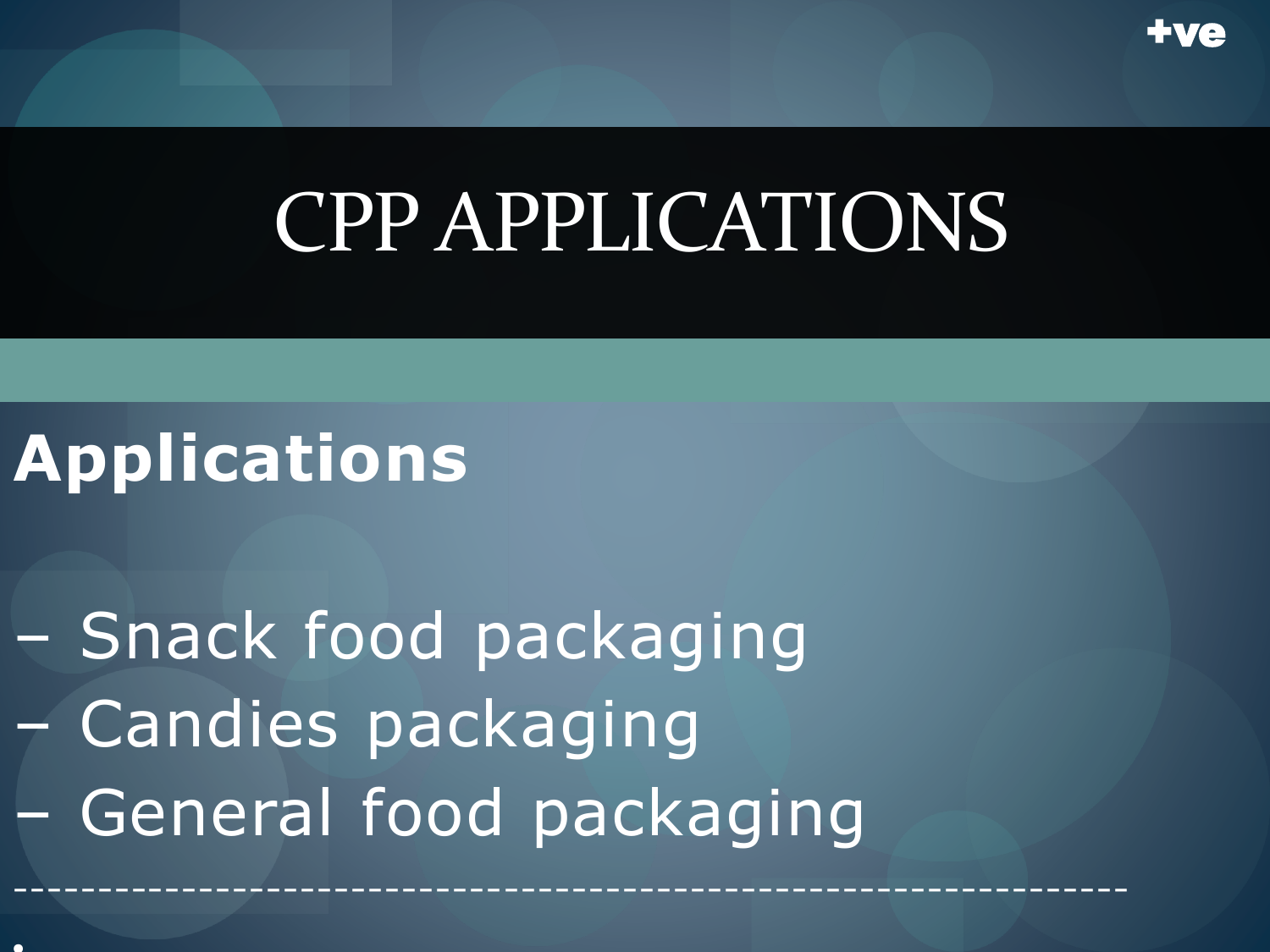

#### **Requirements**

- Good sealing properties
- Good stiffness
- Oganoleptics for food packaging
- Good barrier properties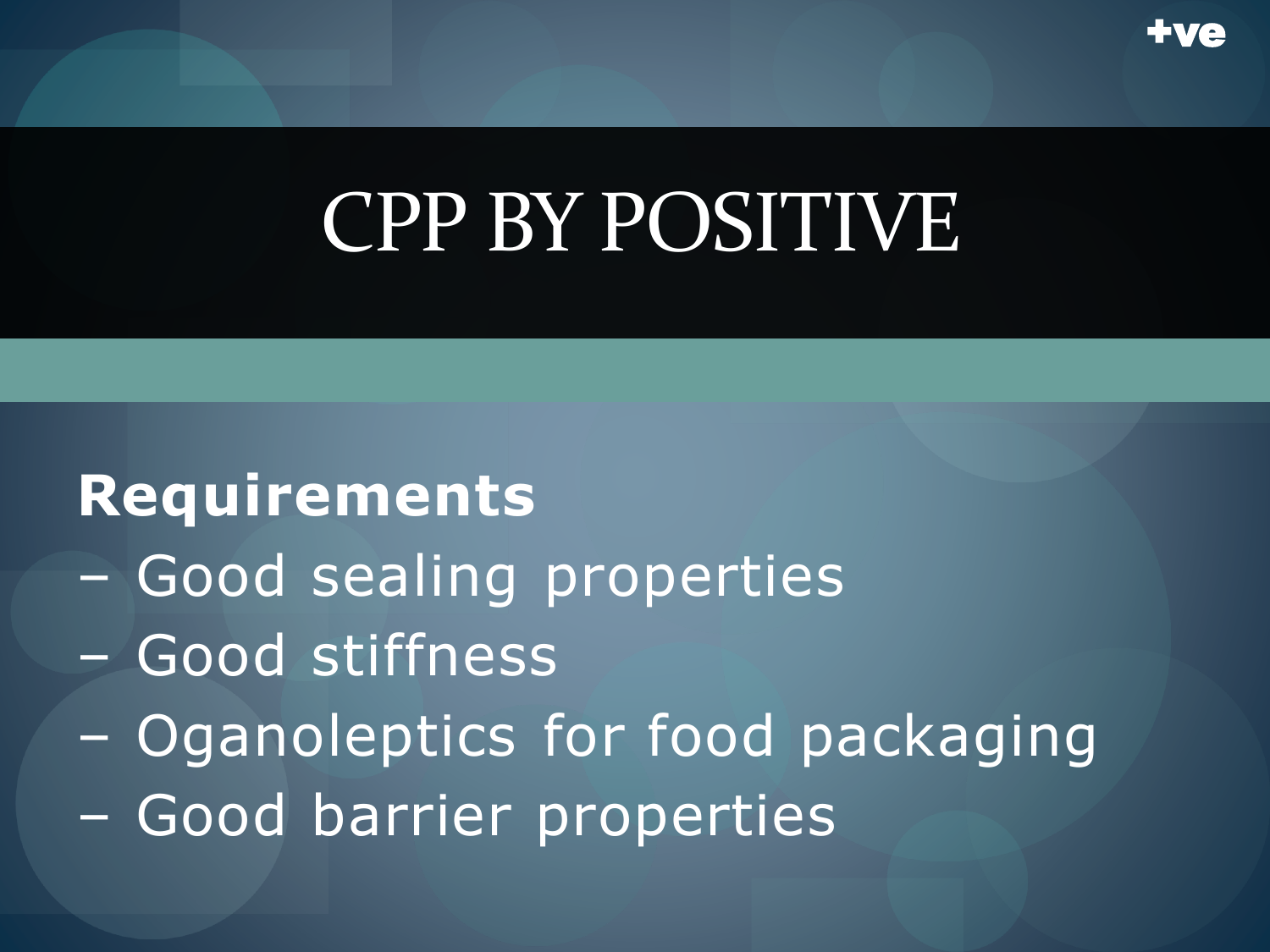Lamination film

**THE OWNER** 

PARLE

omferast

*TERCEON* **UM E L'Almade**  **tve** 

**PARTLE** 

**Sunhast** 

## CPP FOR LAMINATION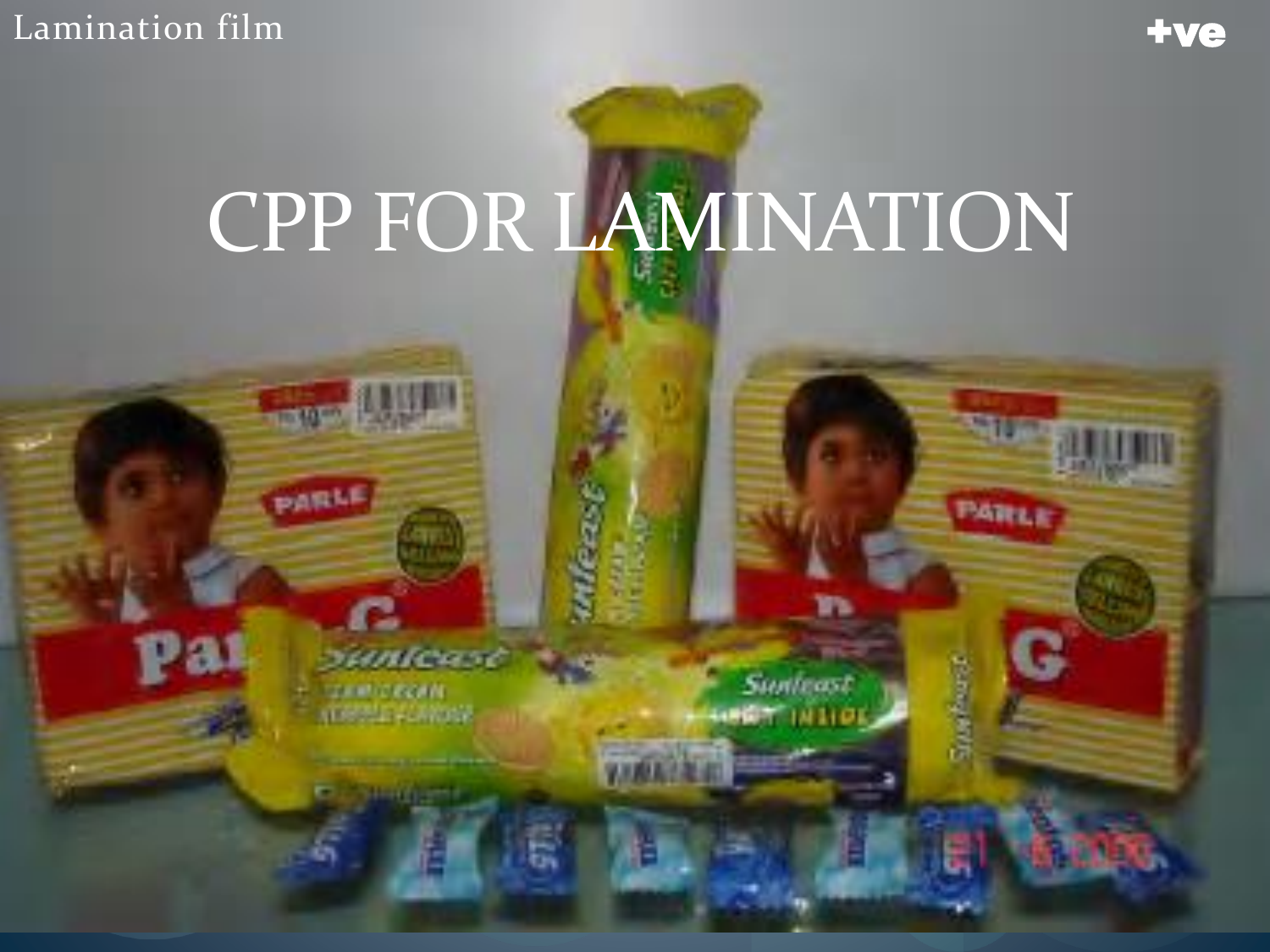#### **CPP FOR LAMINATION**

.. i But

 $\mathbb{C} \mathfrak{D} E$ 

 $-2.7$ 

ģ.

吸

**ALL** 

tve

#### **Famination film** 行上があ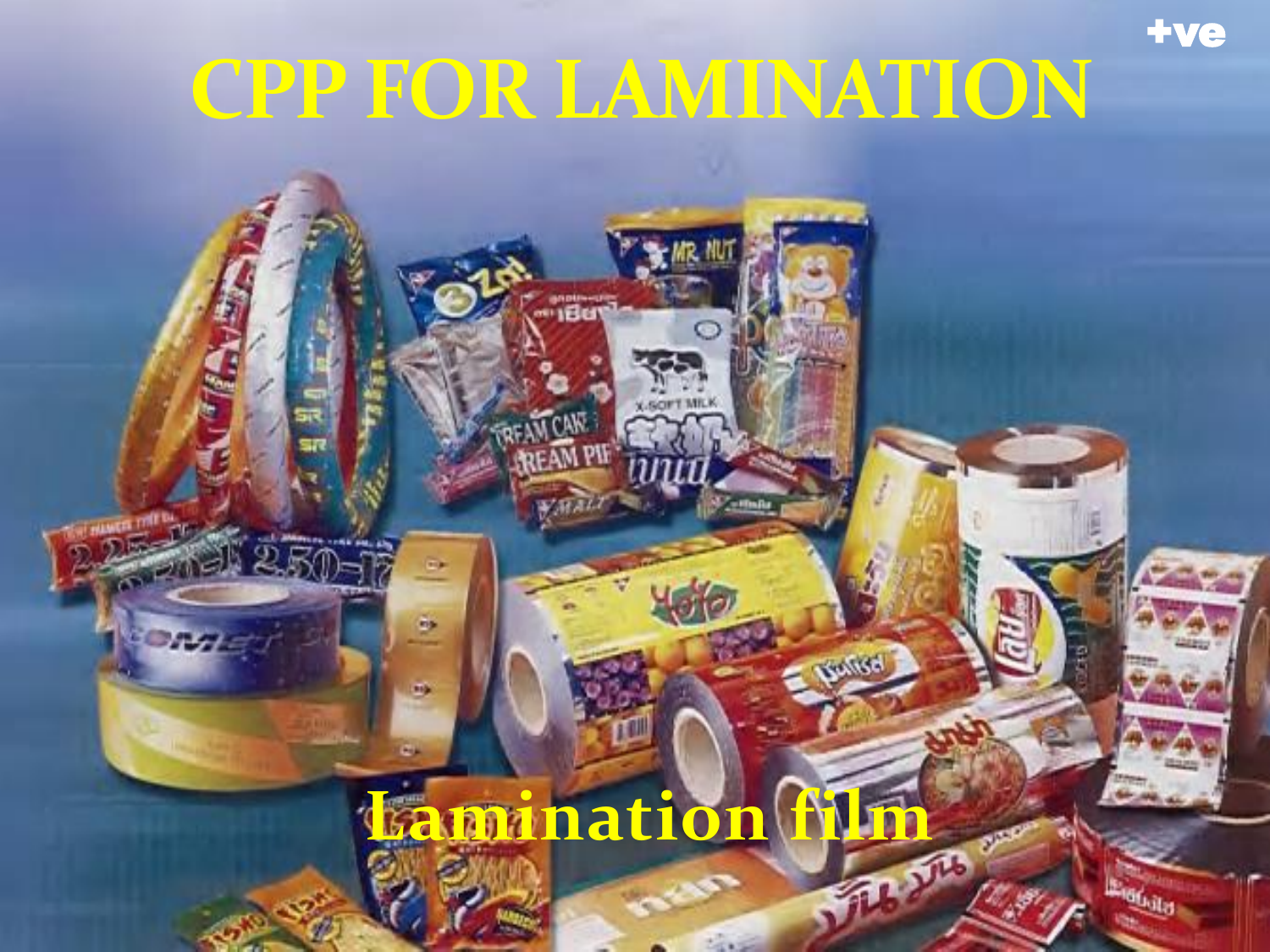# METALIZED CPP FILM

## 'n' Number of applications.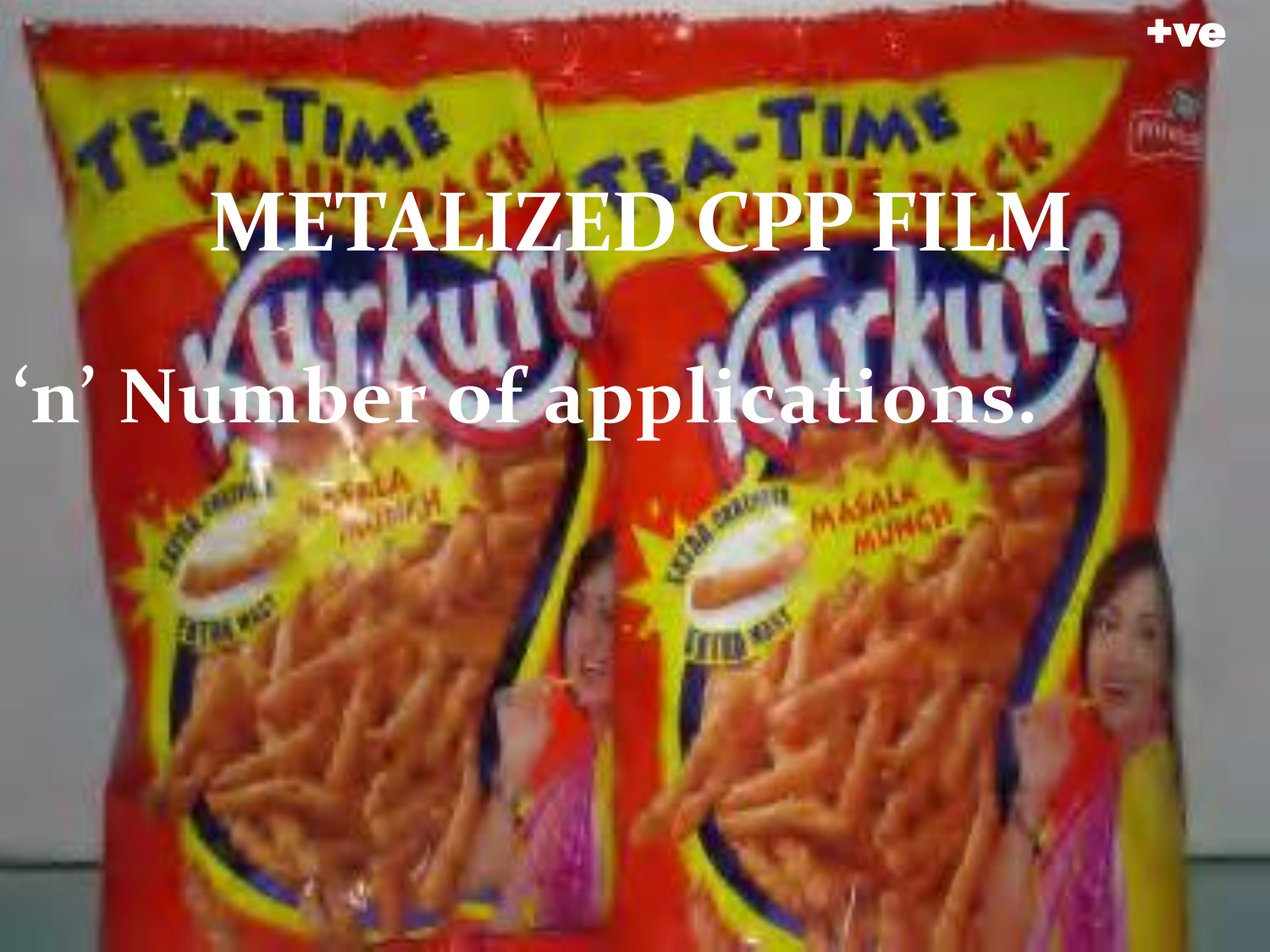

+ve

**– Higher Seal strength – Good tear properties (important on FFS Machines) – Good puncture resistance – Economical**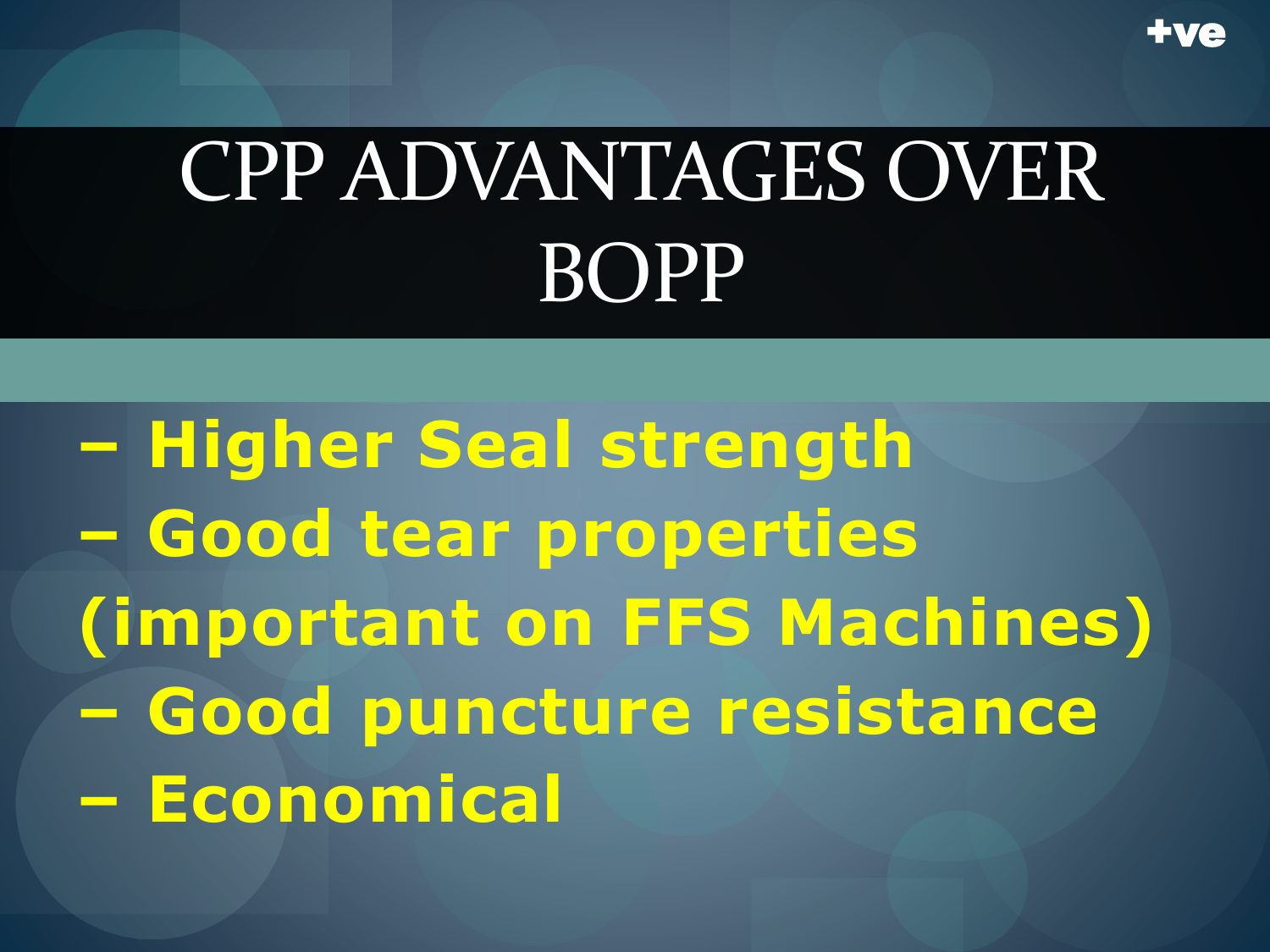

#### **CPP FOR TWIST WRAP APPLICATIONS**

**CPP vs. PVC** – Lower density, hence higher yield – Can be easily recycled – Better moisture barrier properties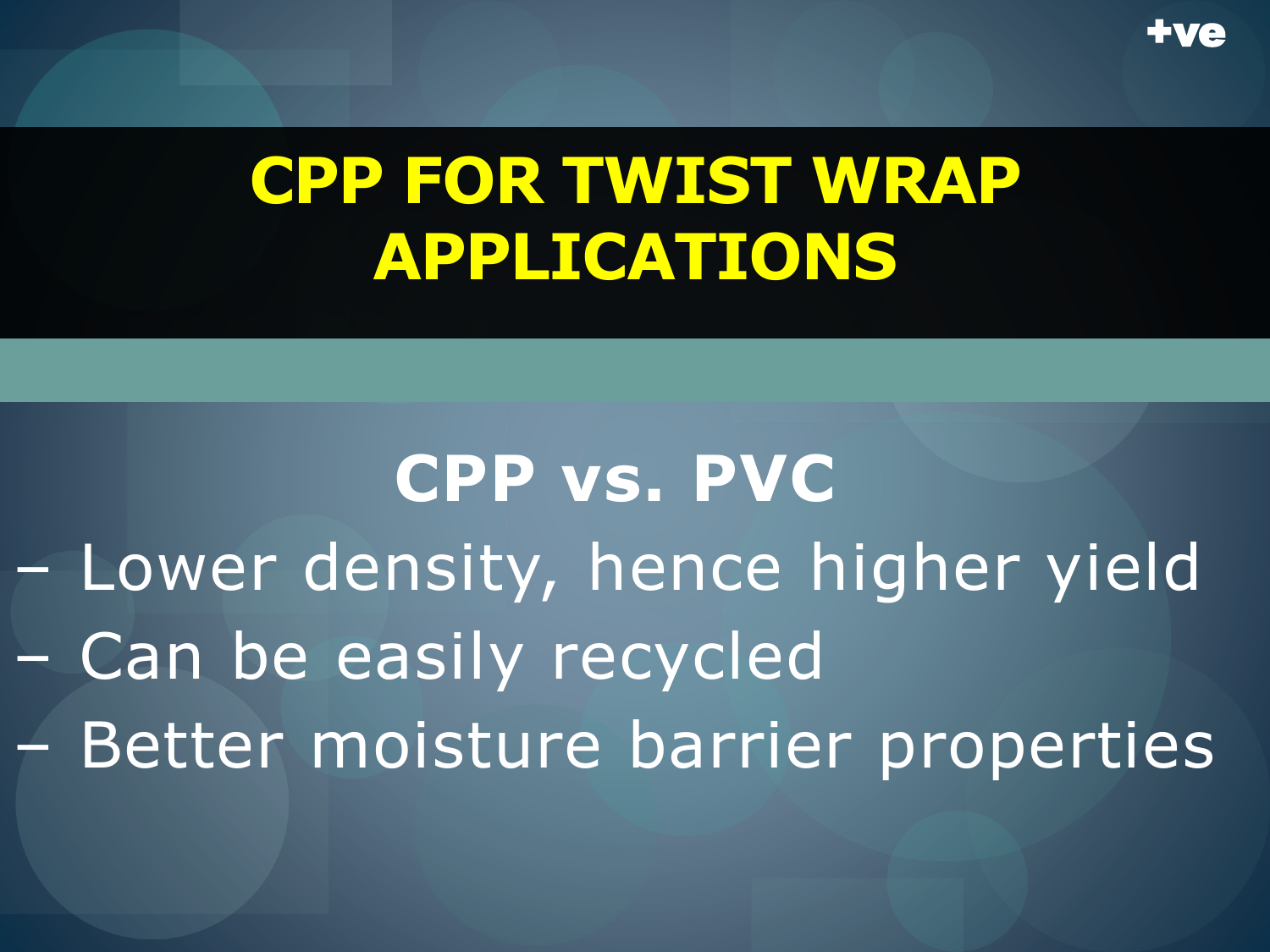

## **CPP vs. PET**

- Lower density, hence higher yield
- Easy recycling
- Better moisture barrier properties
- Better temperature resistance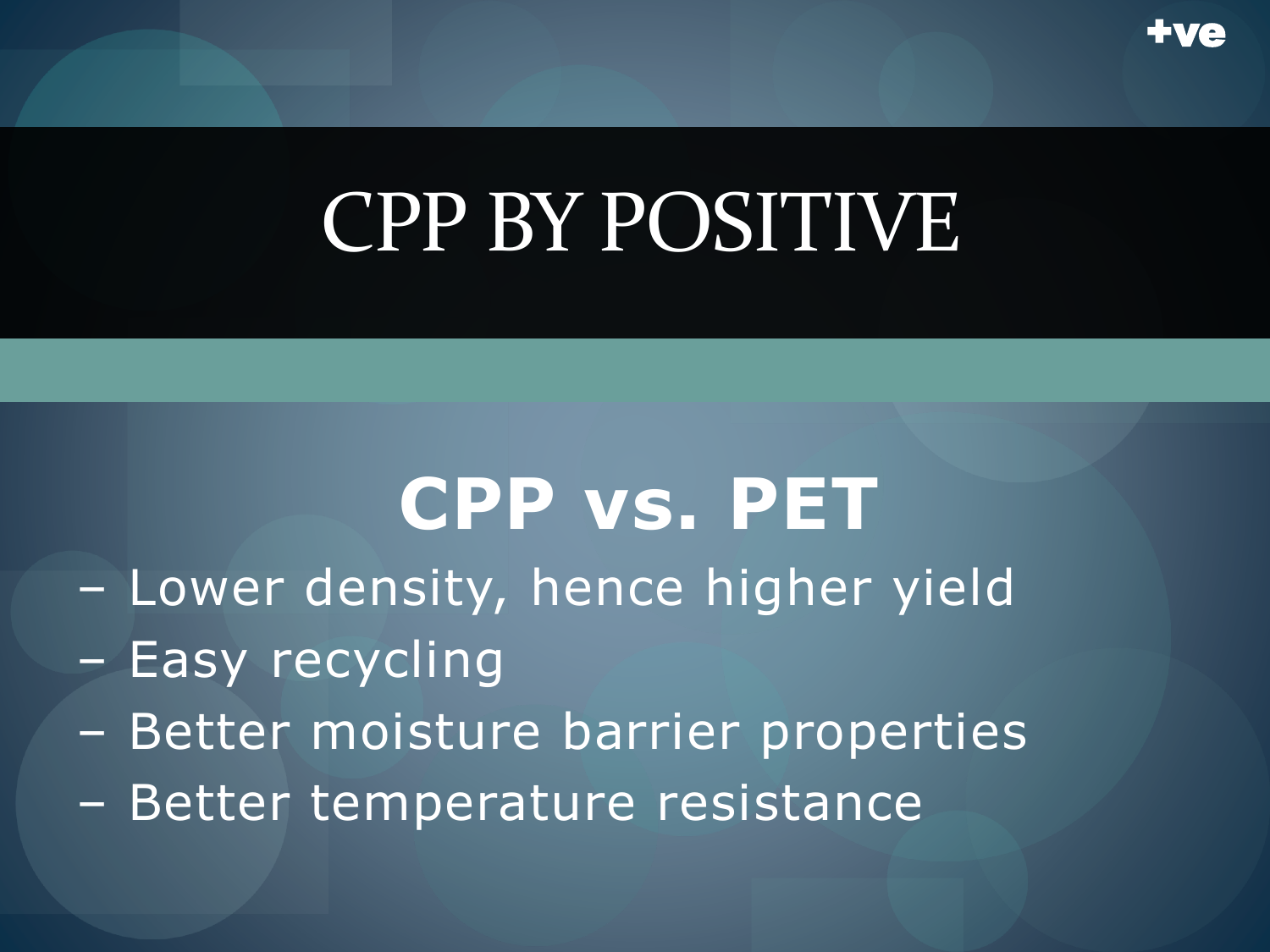

• **CPP vs. BOPP** – Better dead fold characteristics ( twist retention) – Lower cost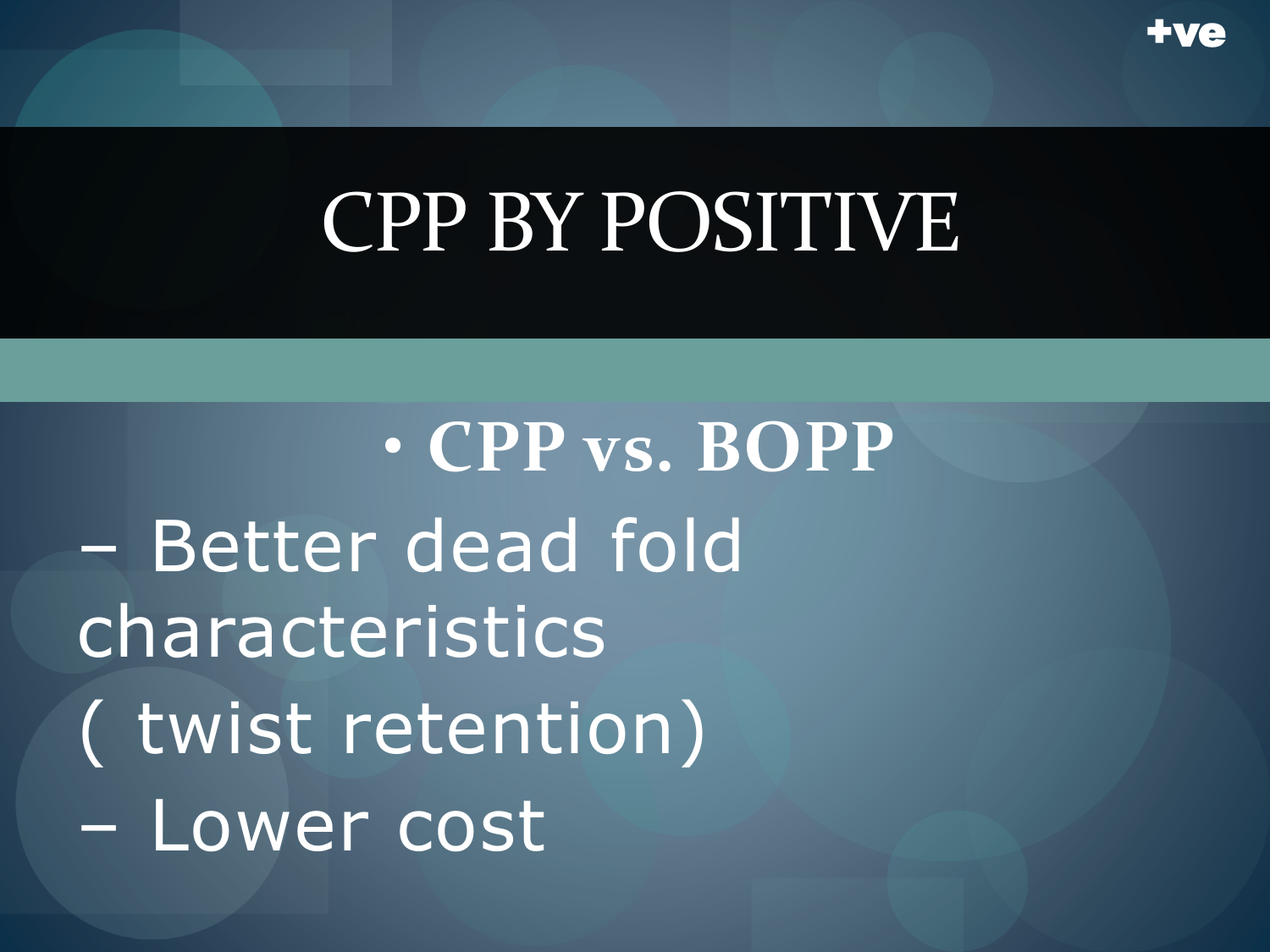

#### **CPP VS BOPP**

•**Better tear resistance, Lower stiffness** •**Better dimensional stability, Higher haze** •**High seal strength, Lower production costs** •**Higher permeability**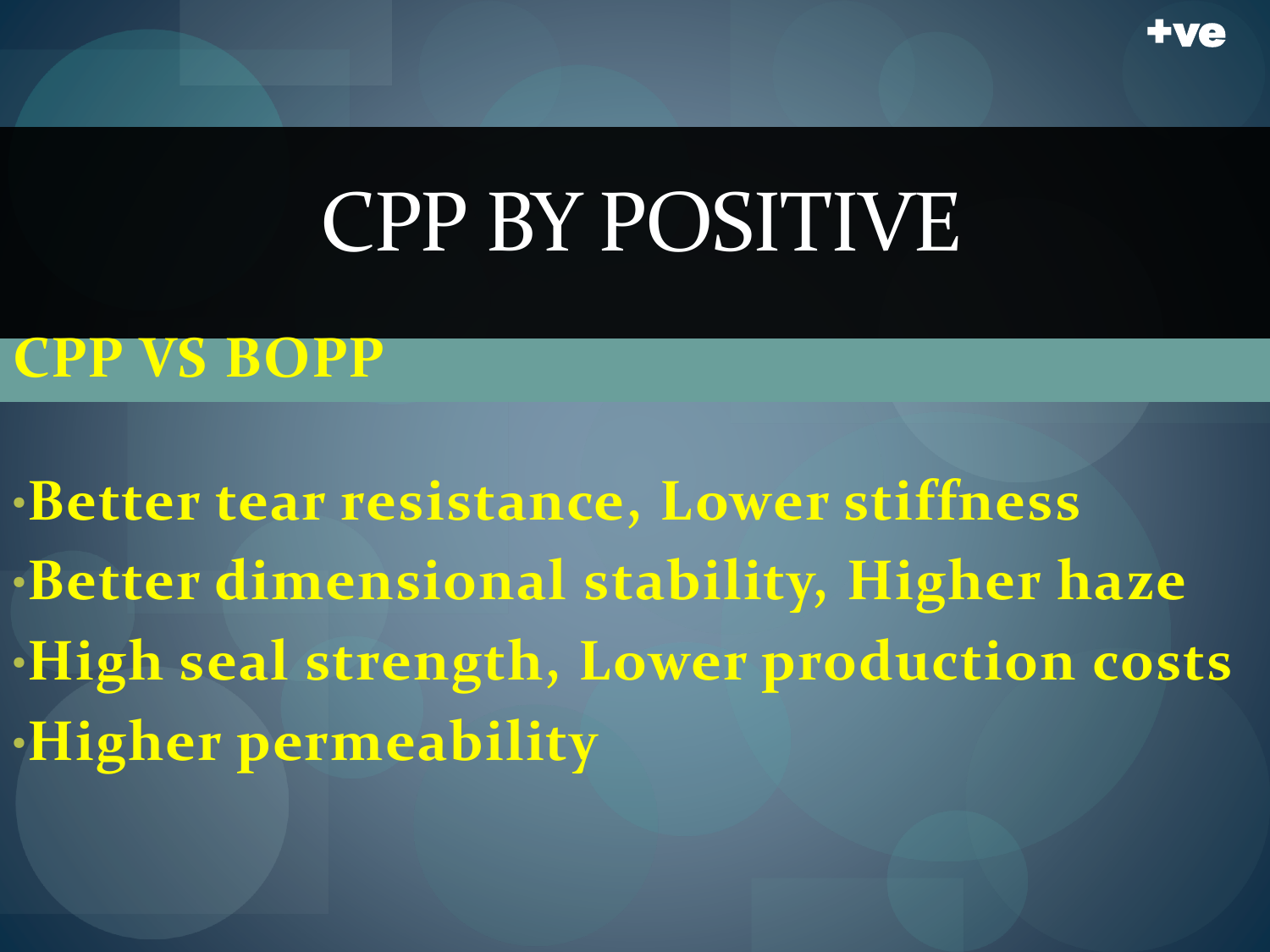

## CPP FOR RETORT POUCHES

APPLICATIONS - Ready to eat food - Soups - Curry pastes etc.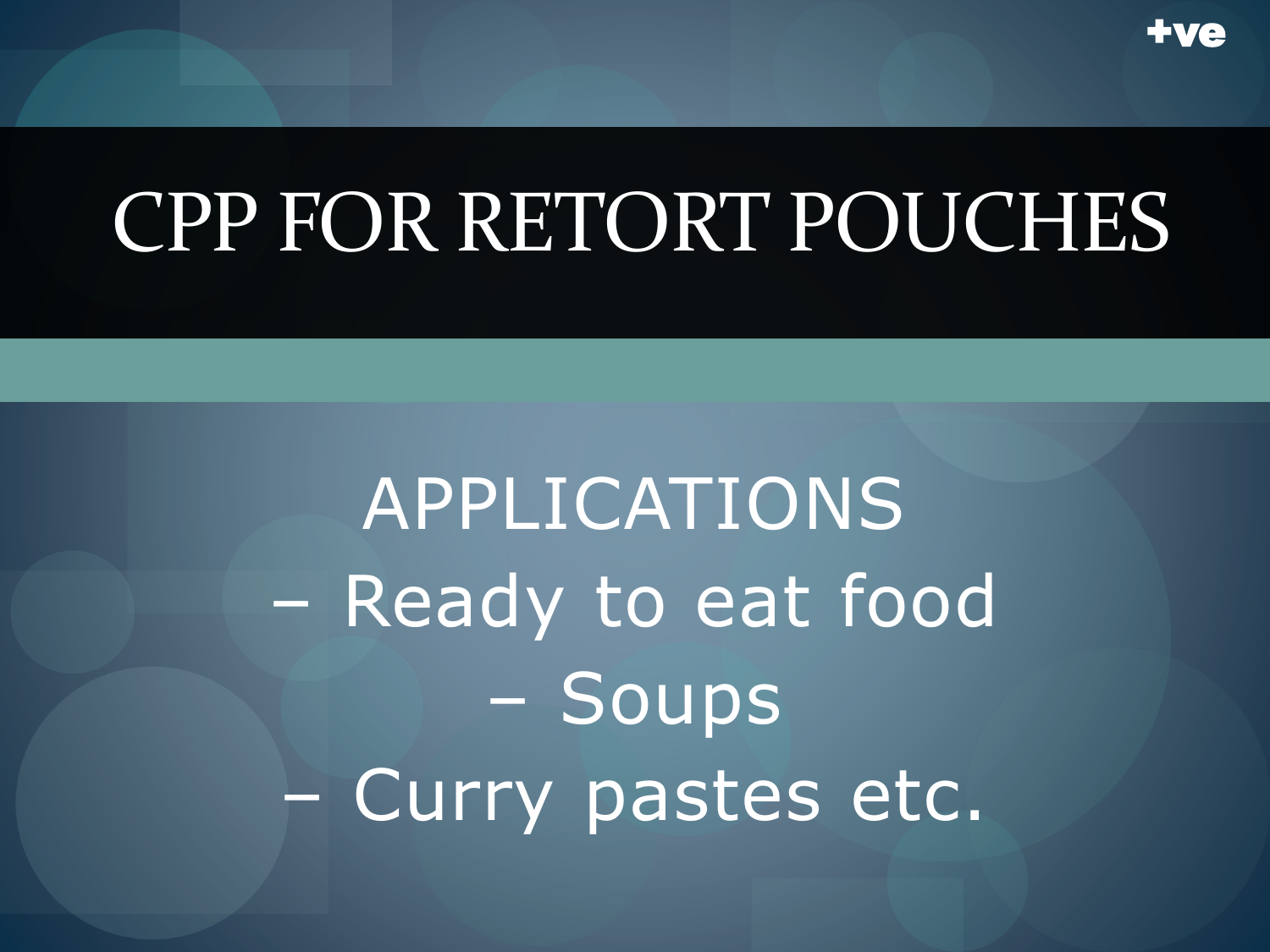

#### Nitrogen Flushing: CPP is most suitable.

CPP has excellent Seal integrity as compared to BOPP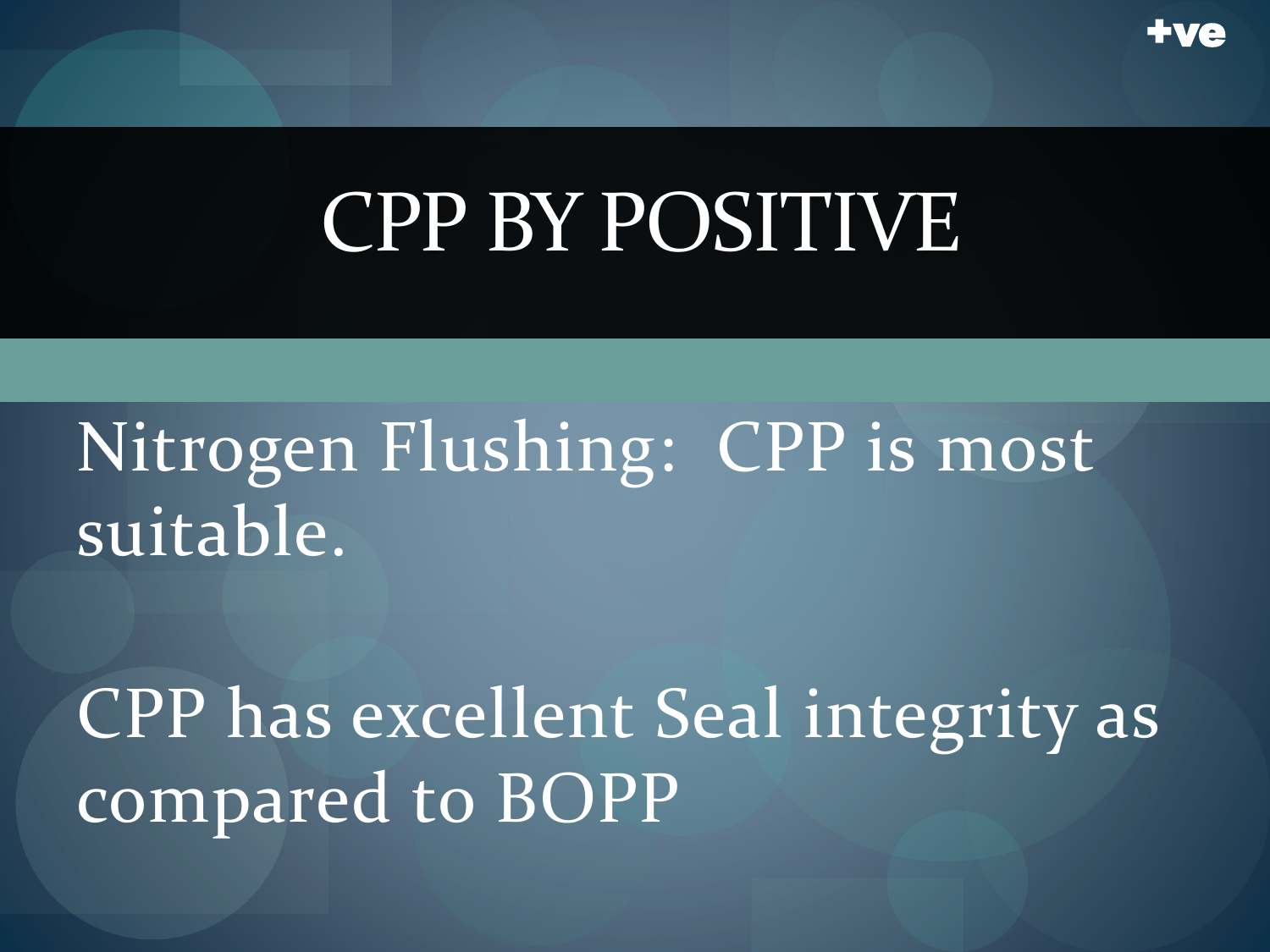

#### **CURRENT CPP PLAYERS IN INDIA**

**1.Uflex, Noida 2.Vista Packaging Ltd 3.Xpro India Ltd 4.Sampark 5.Vinay wires 6.Reliant Packaging films Ltd 7.Jhaveri Flexo India Ltd 8.ITC**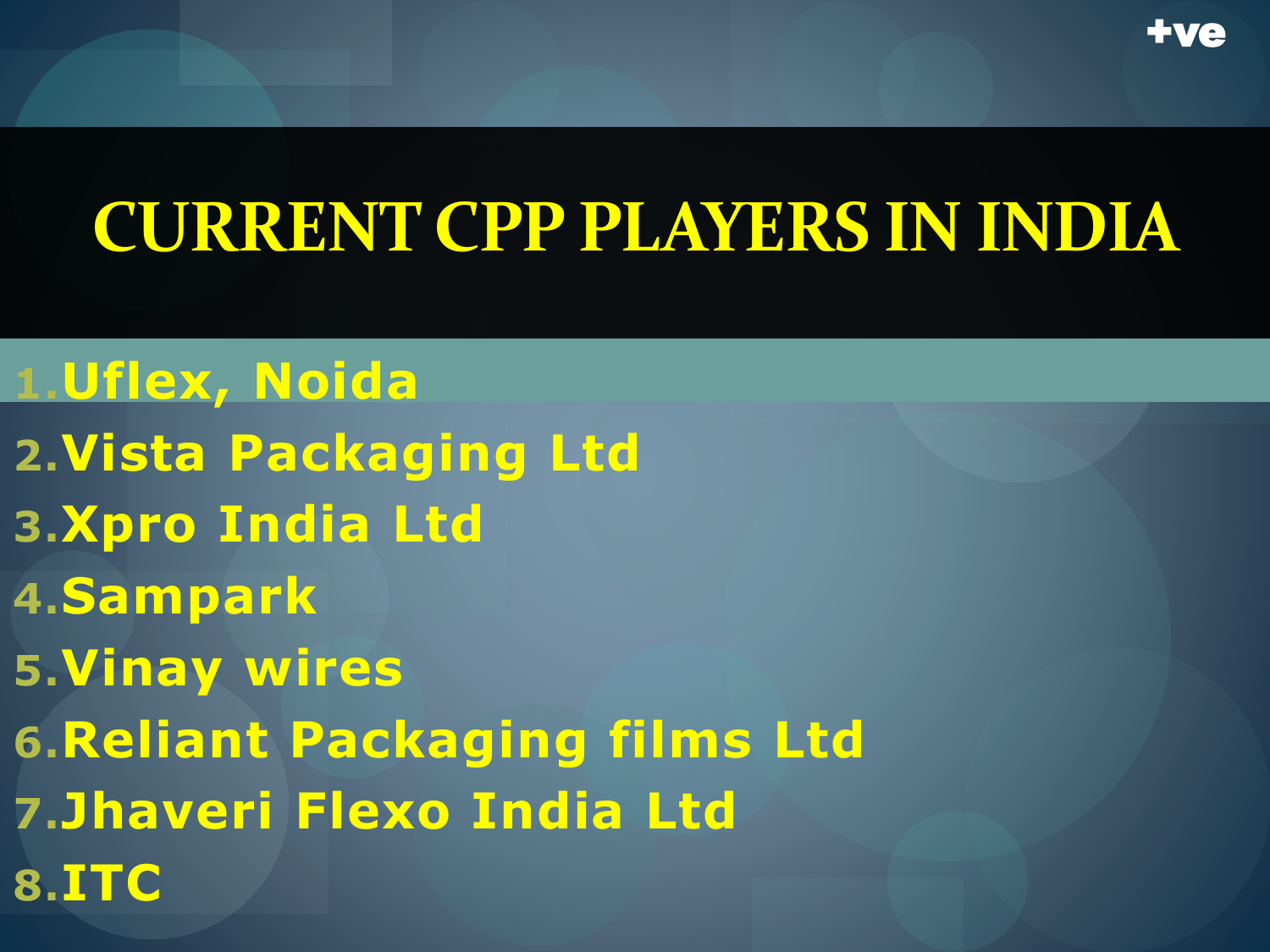

#### **CPP INSTALLED CAPACITY IN INDIA**

## 30000 Tons per Year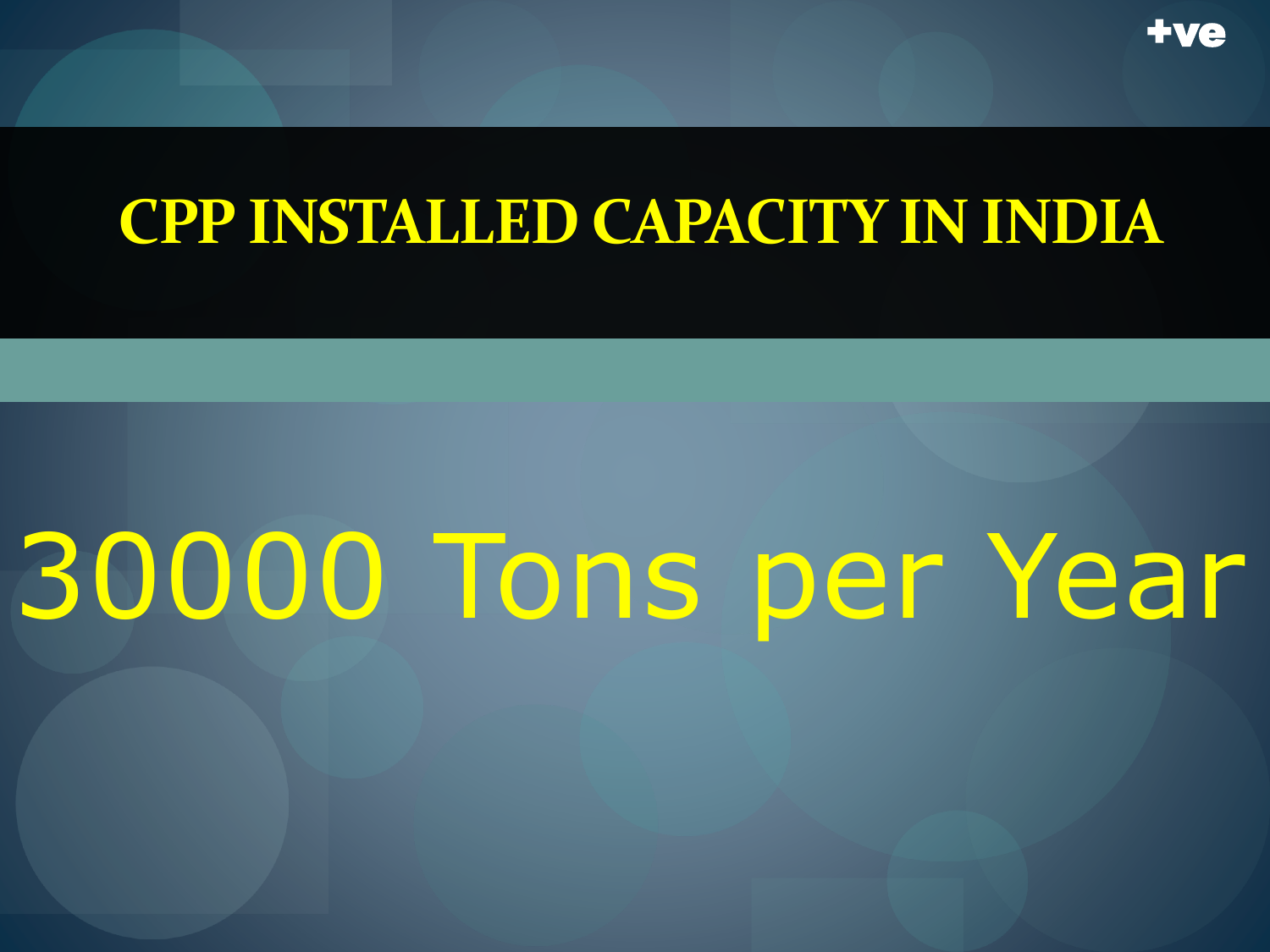

#### **CURRENT AND FUTURE MARKET SCENARIO FOR CPP**

**Household paper packing, stationery packaging, portfolios and food packaging. In stationery industry, they are used for photo albums and page protectors.** 

**Lamination layer, both as sealant and as heat resistant layer and in the pressure sensitive industry for adhesive coating and diaper closures.**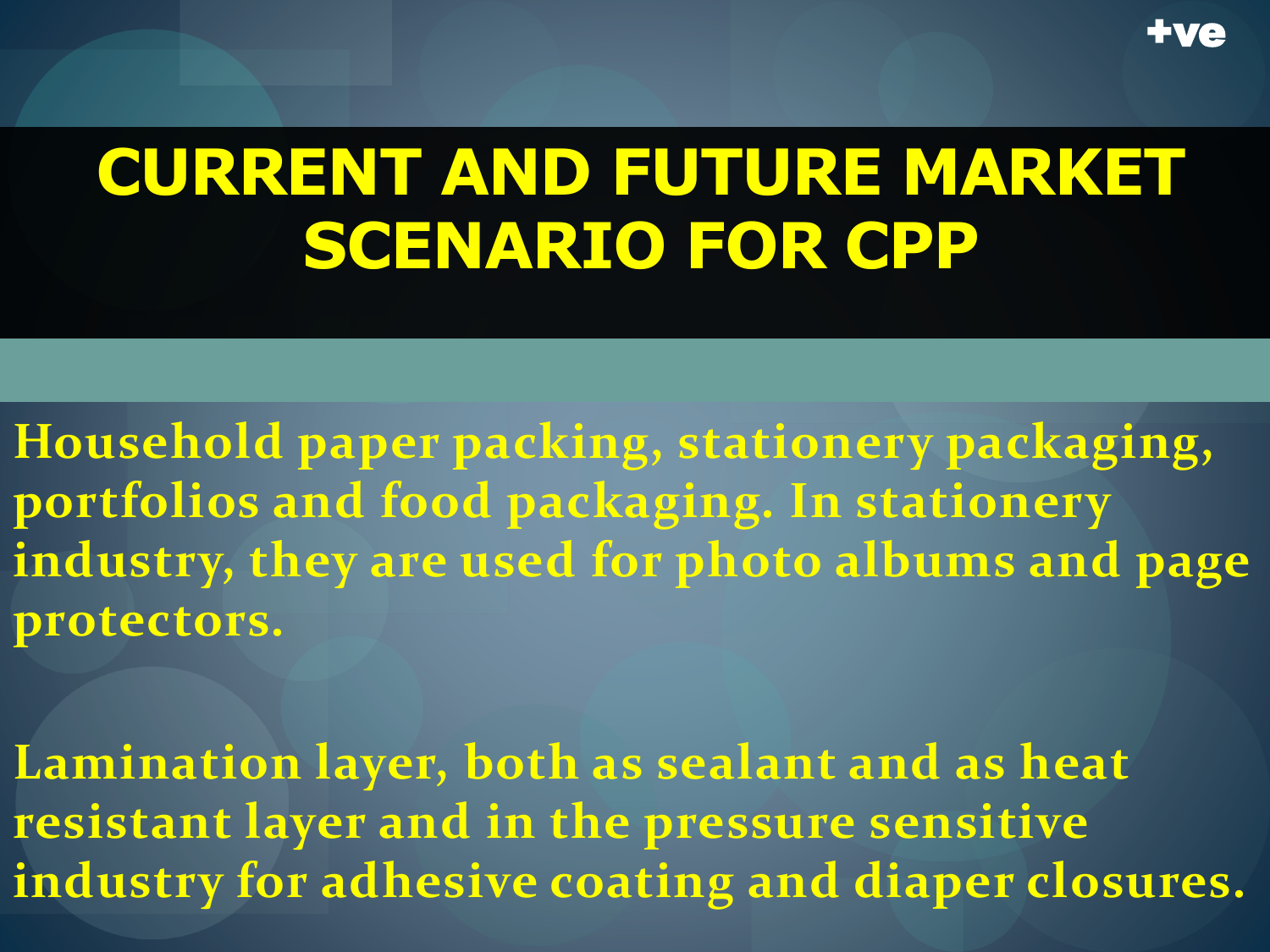

## **CURRENT & FUTURE MARKET CPP**

**Anti-leak layer for diapers, material for automatic packing of electrical and hardware products and covering films for audio and video cassettes, CDs and DVD cases.** 

**Ideal for textile industry for packaging of hosiery, socks, shirts; for floral wraps as sleeves and sheets for cut flowers, pots, dried flowers; food industry for packaging of bread, vegetables, and candies.**